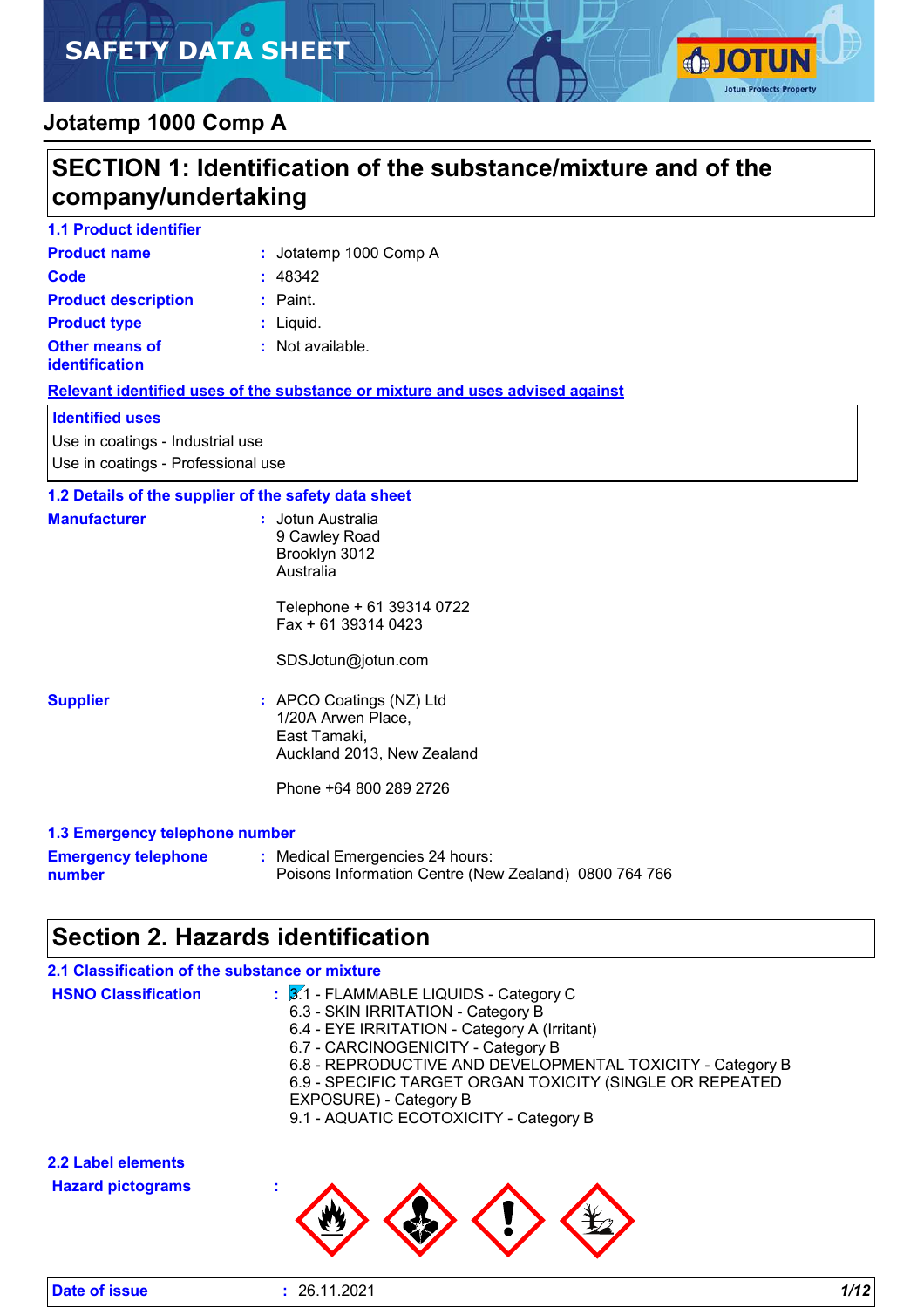### **Section 2. Hazards identification**

| <b>Signal word</b>              | : Warning.                                                                                                                                                                                                                                                                                                                                                                                                                                                                                                                                                                                                                                                                                        |
|---------------------------------|---------------------------------------------------------------------------------------------------------------------------------------------------------------------------------------------------------------------------------------------------------------------------------------------------------------------------------------------------------------------------------------------------------------------------------------------------------------------------------------------------------------------------------------------------------------------------------------------------------------------------------------------------------------------------------------------------|
| <b>Hazard statements</b>        | : Flammable liquid and vapour.<br>Causes mild skin irritation.<br>Causes serious eye irritation.<br>Suspected of causing cancer.<br>Suspected of damaging fertility or the unborn child.<br>May cause damage to organs.<br>Toxic to aquatic life with long lasting effects.                                                                                                                                                                                                                                                                                                                                                                                                                       |
| <b>Precautionary statements</b> |                                                                                                                                                                                                                                                                                                                                                                                                                                                                                                                                                                                                                                                                                                   |
| <b>Prevention</b>               | : Obtain special instructions before use. Do not handle until all safety precautions<br>have been read and understood. Use personal protective equipment as required.<br>Wear protective gloves. Wear eye or face protection. Keep away from ignition<br>sources such as heat/sparks/open flame. - No smoking. Use explosion-proof<br>electrical, ventilating, lighting and all material-handling equipment. Use only non-<br>sparking tools. Take precautionary measures against static discharge. Keep<br>container tightly closed. Avoid release to the environment. Do not breathe vapour<br>or spray. Do not eat, drink or smoke when using this product. Wash thoroughly<br>after handling. |
| <b>Response</b>                 | : Collect spillage. IF ON SKIN (or hair): Remove/Take off immediately all<br>contaminated clothing. Rinse skin with water [or shower]. IF IN EYES: Rinse<br>cautiously with water for several minutes. Remove contact lenses, if present and<br>easy to do. Continue rinsing. IF exposed or concerned: IF exposed or if you feel<br>unwell: Call a POISON CENTER or doctor/physician. Get medical advice/attention.                                                                                                                                                                                                                                                                               |
| <b>Storage</b>                  | : Store locked up. Store in a cool/well-ventilated place.                                                                                                                                                                                                                                                                                                                                                                                                                                                                                                                                                                                                                                         |
| <b>Disposal</b>                 | Dispose of contents and container in accordance with all local, regional, national<br>and international regulations.                                                                                                                                                                                                                                                                                                                                                                                                                                                                                                                                                                              |

#### **Other hazards which do not :** None known. **result in classification**

This material is classified as hazardous according to criteria in the Hazardous Substances (Minimum Degrees of Hazard) Regulations 2001 and has been classified according to the Hazardous Substances (Classifications) Regulations 2001.

This material is classified as DANGEROUS GOODS according to criteria in New Zealand Standard 5433:2012 Transport of Dangerous Goods on Land.

### **Section 3. Composition/information on ingredients**

| Substance/mixture                       | : Mixture          |
|-----------------------------------------|--------------------|
| <b>Other means of</b><br>identification | $:$ Not available. |
| <b>CAS number/other identifiers</b>     |                    |
| <b>CAS number</b>                       | : Not applicable.  |
| <b>EC</b> number                        | : Mixture.         |
| <b>Ingredient name</b>                  |                    |
| trizinc bis(orthophosphate)             |                    |

| <b>Ingredient name</b>                           | $%$ (w/w)  | <b>CAS number</b> |
|--------------------------------------------------|------------|-------------------|
| $\frac{1}{2}$ <i>trizinc</i> bis(orthophosphate) | 1≥10 - <25 | 7779-90-0         |
| xylene                                           | $\leq 10$  | 1330-20-7         |
| dipropylene glycol methyl ether                  | $\leq 5$   | 34590-94-8        |
| ethylbenzene                                     | ا≤3        | 100-41-4          |
| l 2-butoxvethanol                                | l≤3        | 111-76-2          |

**There are no ingredients present which, within the current knowledge of the supplier and in the concentrations applicable, are classified as hazardous to health or the environment and hence require reporting in this section.**

**Occupational exposure limits, if available, are listed in Section 8.**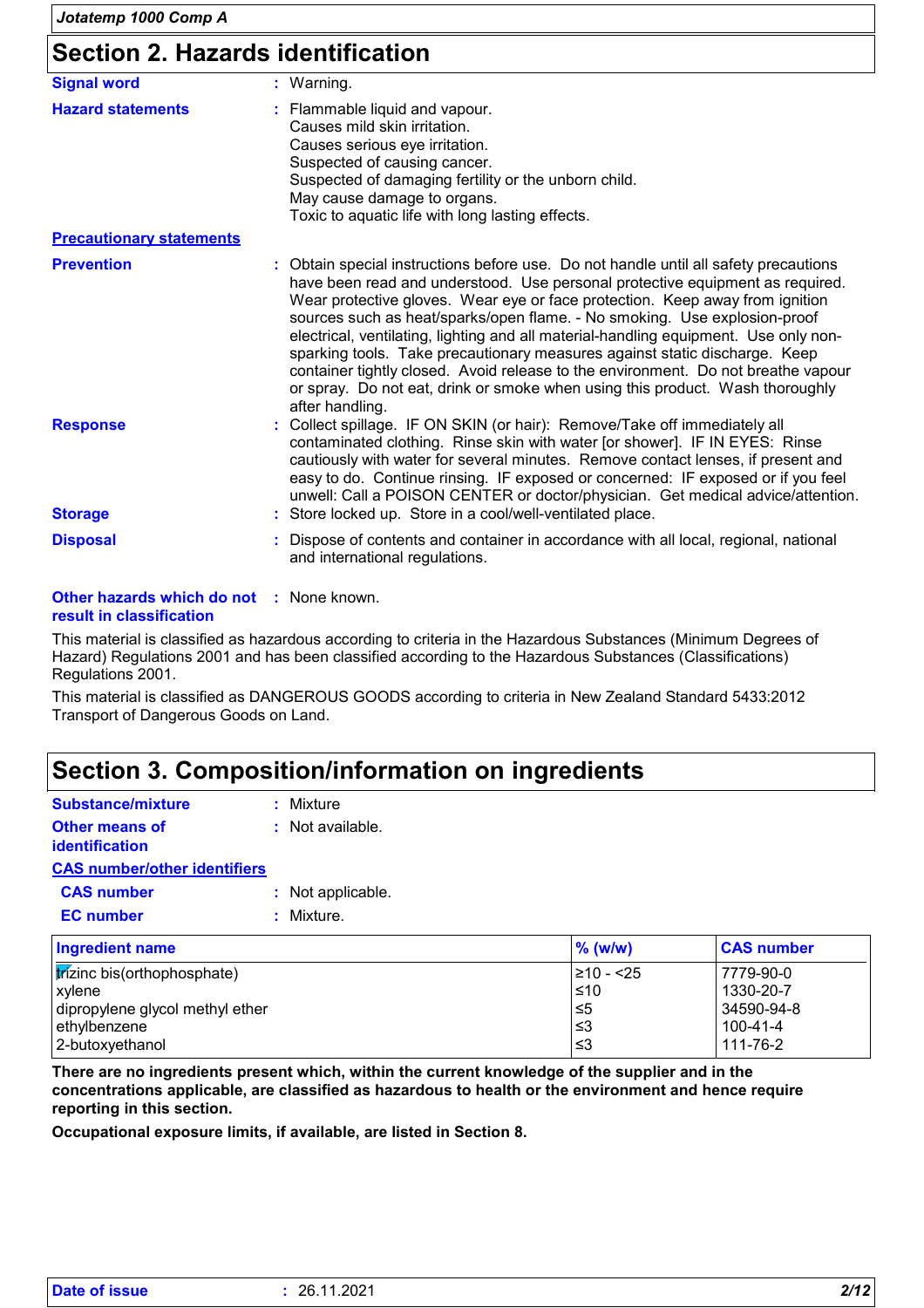### **Section 4. First aid measures**

| <b>Description of necessary first aid measures</b> |                                                                                                                                                                                                                                                                                                                                                                                                                                                                                                                                                                                                                                                                                                                                                                           |
|----------------------------------------------------|---------------------------------------------------------------------------------------------------------------------------------------------------------------------------------------------------------------------------------------------------------------------------------------------------------------------------------------------------------------------------------------------------------------------------------------------------------------------------------------------------------------------------------------------------------------------------------------------------------------------------------------------------------------------------------------------------------------------------------------------------------------------------|
| <b>Inhalation</b>                                  | : Remove victim to fresh air and keep at rest in a position comfortable for breathing.<br>If not breathing, if breathing is irregular or if respiratory arrest occurs, provide<br>artificial respiration or oxygen by trained personnel. It may be dangerous to the<br>person providing aid to give mouth-to-mouth resuscitation. Get medical attention. If<br>unconscious, place in recovery position and get medical attention immediately.<br>Maintain an open airway. Loosen tight clothing such as a collar, tie, belt or<br>waistband.                                                                                                                                                                                                                              |
| <b>Ingestion</b>                                   | : Wash out mouth with water. Remove dentures if any. Remove victim to fresh air<br>and keep at rest in a position comfortable for breathing. If material has been<br>swallowed and the exposed person is conscious, give small quantities of water to<br>drink. Stop if the exposed person feels sick as vomiting may be dangerous. Do not<br>induce vomiting unless directed to do so by medical personnel. If vomiting occurs,<br>the head should be kept low so that vomit does not enter the lungs. Get medical<br>attention. Never give anything by mouth to an unconscious person. If unconscious,<br>place in recovery position and get medical attention immediately. Maintain an open<br>airway. Loosen tight clothing such as a collar, tie, belt or waistband. |
| <b>Skin contact</b>                                | : Flush contaminated skin with plenty of water. Remove contaminated clothing and<br>shoes. Continue to rinse for at least 10 minutes. Get medical attention if adverse<br>health effects persist or are severe. Wash clothing before reuse. Clean shoes<br>thoroughly before reuse.                                                                                                                                                                                                                                                                                                                                                                                                                                                                                       |
| <b>Eye contact</b>                                 | : Immediately flush eyes with plenty of water, occasionally lifting the upper and lower<br>eyelids. Check for and remove any contact lenses. Continue to rinse for at least 10<br>minutes. Get medical attention.                                                                                                                                                                                                                                                                                                                                                                                                                                                                                                                                                         |
|                                                    | Most important symptoms/effects, acute and delayed                                                                                                                                                                                                                                                                                                                                                                                                                                                                                                                                                                                                                                                                                                                        |
| <b>Potential acute health effects</b>              |                                                                                                                                                                                                                                                                                                                                                                                                                                                                                                                                                                                                                                                                                                                                                                           |
| <b>Inhalation</b>                                  | No known significant effects or critical hazards.                                                                                                                                                                                                                                                                                                                                                                                                                                                                                                                                                                                                                                                                                                                         |
| <b>Ingestion</b>                                   | No known significant effects or critical hazards.                                                                                                                                                                                                                                                                                                                                                                                                                                                                                                                                                                                                                                                                                                                         |
| <b>Skin contact</b>                                | Causes mild skin irritation.                                                                                                                                                                                                                                                                                                                                                                                                                                                                                                                                                                                                                                                                                                                                              |
| <b>Eye contact</b>                                 | : Causes serious eye irritation.                                                                                                                                                                                                                                                                                                                                                                                                                                                                                                                                                                                                                                                                                                                                          |
| <b>Over-exposure signs/symptoms</b>                |                                                                                                                                                                                                                                                                                                                                                                                                                                                                                                                                                                                                                                                                                                                                                                           |
| <b>Inhalation</b>                                  | : Adverse symptoms may include the following:<br>reduced foetal weight<br>increase in foetal deaths<br>skeletal malformations                                                                                                                                                                                                                                                                                                                                                                                                                                                                                                                                                                                                                                             |
| <b>Ingestion</b>                                   | Adverse symptoms may include the following:<br>reduced foetal weight<br>increase in foetal deaths<br>skeletal malformations                                                                                                                                                                                                                                                                                                                                                                                                                                                                                                                                                                                                                                               |
| <b>Skin</b>                                        | : Adverse symptoms may include the following:<br>irritation<br>redness<br>reduced foetal weight<br>increase in foetal deaths<br>skeletal malformations                                                                                                                                                                                                                                                                                                                                                                                                                                                                                                                                                                                                                    |
| <b>Eyes</b>                                        | : Adverse symptoms may include the following:<br>pain or irritation<br>watering<br>redness                                                                                                                                                                                                                                                                                                                                                                                                                                                                                                                                                                                                                                                                                |
|                                                    | Indication of immediate medical attention and special treatment needed, if necessary                                                                                                                                                                                                                                                                                                                                                                                                                                                                                                                                                                                                                                                                                      |
| <b>Specific treatments</b>                         | : Not available.                                                                                                                                                                                                                                                                                                                                                                                                                                                                                                                                                                                                                                                                                                                                                          |

**Notes to physician :** No specific treatment. Treat symptomatically. Contact poison treatment specialist immediately if large quantities have been ingested or inhaled.

**Protection of first-aiders** : No action shall be taken involving any personal risk or without suitable training. It may be dangerous to the person providing aid to give mouth-to-mouth resuscitation.

**See toxicological information (Section 11)**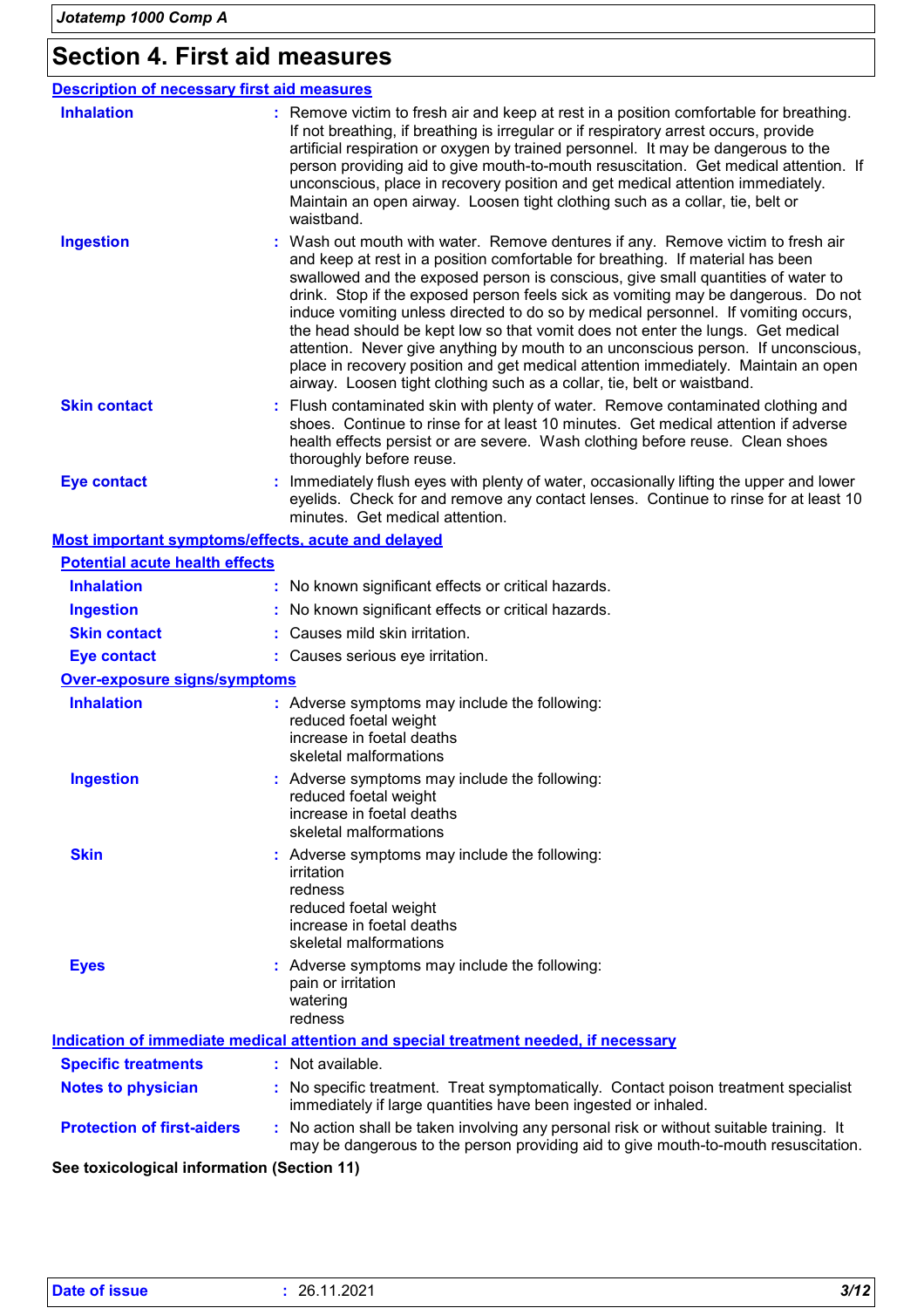### **Section 5. Firefighting measures**

| <b>Extinguishing media</b>                               |                                                                                                                                                                                                                                                                                                                                                                                                                                  |
|----------------------------------------------------------|----------------------------------------------------------------------------------------------------------------------------------------------------------------------------------------------------------------------------------------------------------------------------------------------------------------------------------------------------------------------------------------------------------------------------------|
| <b>Suitable</b>                                          | : Use dry chemical, $CO2$ , water spray (fog) or foam.                                                                                                                                                                                                                                                                                                                                                                           |
| <b>Not suitable</b>                                      | : Do not use water jet.                                                                                                                                                                                                                                                                                                                                                                                                          |
| <b>Specific hazards arising</b><br>from the chemical     | : Flammable liquid and vapour. In a fire or if heated, a pressure increase will occur<br>and the container may burst, with the risk of a subsequent explosion. Runoff to<br>sewer may create fire or explosion hazard. This material is toxic to aquatic life with<br>long lasting effects. Fire water contaminated with this material must be contained<br>and prevented from being discharged to any waterway, sewer or drain. |
| <b>Hazardous thermal</b><br>decomposition products       | : Decomposition products may include the following materials:<br>carbon dioxide<br>carbon monoxide<br>phosphorus oxides<br>metal oxide/oxides                                                                                                                                                                                                                                                                                    |
| <b>Hazchem code</b>                                      | : 3[Y]                                                                                                                                                                                                                                                                                                                                                                                                                           |
| <b>Special precautions for fire-</b><br>fighters         | : Promptly isolate the scene by removing all persons from the vicinity of the incident if<br>there is a fire. No action shall be taken involving any personal risk or without<br>suitable training. Move containers from fire area if this can be done without risk.<br>Use water spray to keep fire-exposed containers cool.                                                                                                    |
| <b>Special protective</b><br>equipment for fire-fighters | : Fire-fighters should wear appropriate protective equipment and self-contained<br>breathing apparatus (SCBA) with a full face-piece operated in positive pressure<br>mode.                                                                                                                                                                                                                                                      |

### **Section 6. Accidental release measures**

| <b>Personal precautions,</b><br>protective equipment and<br>emergency procedures | : No action shall be taken involving any personal risk or without suitable training.<br>Evacuate surrounding areas. Keep unnecessary and unprotected personnel from<br>entering. Do not touch or walk through spilt material. Shut off all ignition sources.<br>No flares, smoking or flames in hazard area. Avoid breathing vapour or mist.<br>Provide adequate ventilation. Wear appropriate respirator when ventilation is<br>inadequate. Put on appropriate personal protective equipment (see Section 8).                                                                                                                                                                                                                                                            |
|----------------------------------------------------------------------------------|---------------------------------------------------------------------------------------------------------------------------------------------------------------------------------------------------------------------------------------------------------------------------------------------------------------------------------------------------------------------------------------------------------------------------------------------------------------------------------------------------------------------------------------------------------------------------------------------------------------------------------------------------------------------------------------------------------------------------------------------------------------------------|
| <b>Environmental precautions</b>                                                 | : Avoid dispersal of spilt material and runoff and contact with soil, waterways, drains<br>and sewers. Inform the relevant authorities if the product has caused environmental<br>pollution (sewers, waterways, soil or air). Water polluting material. May be harmful<br>to the environment if released in large quantities.                                                                                                                                                                                                                                                                                                                                                                                                                                             |
| Methods and material for containment and cleaning up                             |                                                                                                                                                                                                                                                                                                                                                                                                                                                                                                                                                                                                                                                                                                                                                                           |
| <b>Small spill</b>                                                               | : Stop leak if without risk. Move containers from spill area. Dilute with water and mop<br>up if water-soluble. Alternatively, or if water-insoluble, absorb with an inert dry<br>material and place in an appropriate waste disposal container. Use spark-proof<br>tools and explosion-proof equipment. Dispose of via a licensed waste disposal<br>contractor.                                                                                                                                                                                                                                                                                                                                                                                                          |
| <b>Large spill</b>                                                               | : Stop leak if without risk. Move containers from spill area. Approach the release<br>from upwind. Prevent entry into sewers, water courses, basements or confined<br>areas. Wash spillages into an effluent treatment plant or proceed as follows.<br>Contain and collect spillage with non-combustible, absorbent material e.g. sand,<br>earth, vermiculite or diatomaceous earth and place in container for disposal<br>according to local regulations (see Section 13). Use spark-proof tools and<br>explosion-proof equipment. Dispose of via a licensed waste disposal contractor.<br>Contaminated absorbent material may pose the same hazard as the spilt product.<br>Note: see Section 1 for emergency contact information and Section 13 for waste<br>disposal. |

## **Section 7. Handling and storage**

| <b>Precautions for safe</b><br>handling | : Put on appropriate personal protective equipment (see Section 8). Eating, drinking<br>and smoking should be prohibited in areas where this material is handled, stored<br>and processed. Workers should wash hands and face before eating, drinking and<br>smoking. Remove contaminated clothing and protective equipment before entering<br>eating areas. Avoid exposure - obtain special instructions before use. Avoid<br>exposure during pregnancy. Do not get in eyes or on skin or clothing. Do not ingest.<br>Avoid breathing vapour or mist. Avoid release to the environment. Use only with<br>adequate ventilation. Wear appropriate respirator when ventilation is inadequate.<br>Do not enter storage areas and confined spaces unless adequately ventilated.<br>Keep in the original container or an approved alternative made from a compatible<br>material, kept tightly closed when not in use. Store and use away from heat, sparks, |
|-----------------------------------------|---------------------------------------------------------------------------------------------------------------------------------------------------------------------------------------------------------------------------------------------------------------------------------------------------------------------------------------------------------------------------------------------------------------------------------------------------------------------------------------------------------------------------------------------------------------------------------------------------------------------------------------------------------------------------------------------------------------------------------------------------------------------------------------------------------------------------------------------------------------------------------------------------------------------------------------------------------|
|-----------------------------------------|---------------------------------------------------------------------------------------------------------------------------------------------------------------------------------------------------------------------------------------------------------------------------------------------------------------------------------------------------------------------------------------------------------------------------------------------------------------------------------------------------------------------------------------------------------------------------------------------------------------------------------------------------------------------------------------------------------------------------------------------------------------------------------------------------------------------------------------------------------------------------------------------------------------------------------------------------------|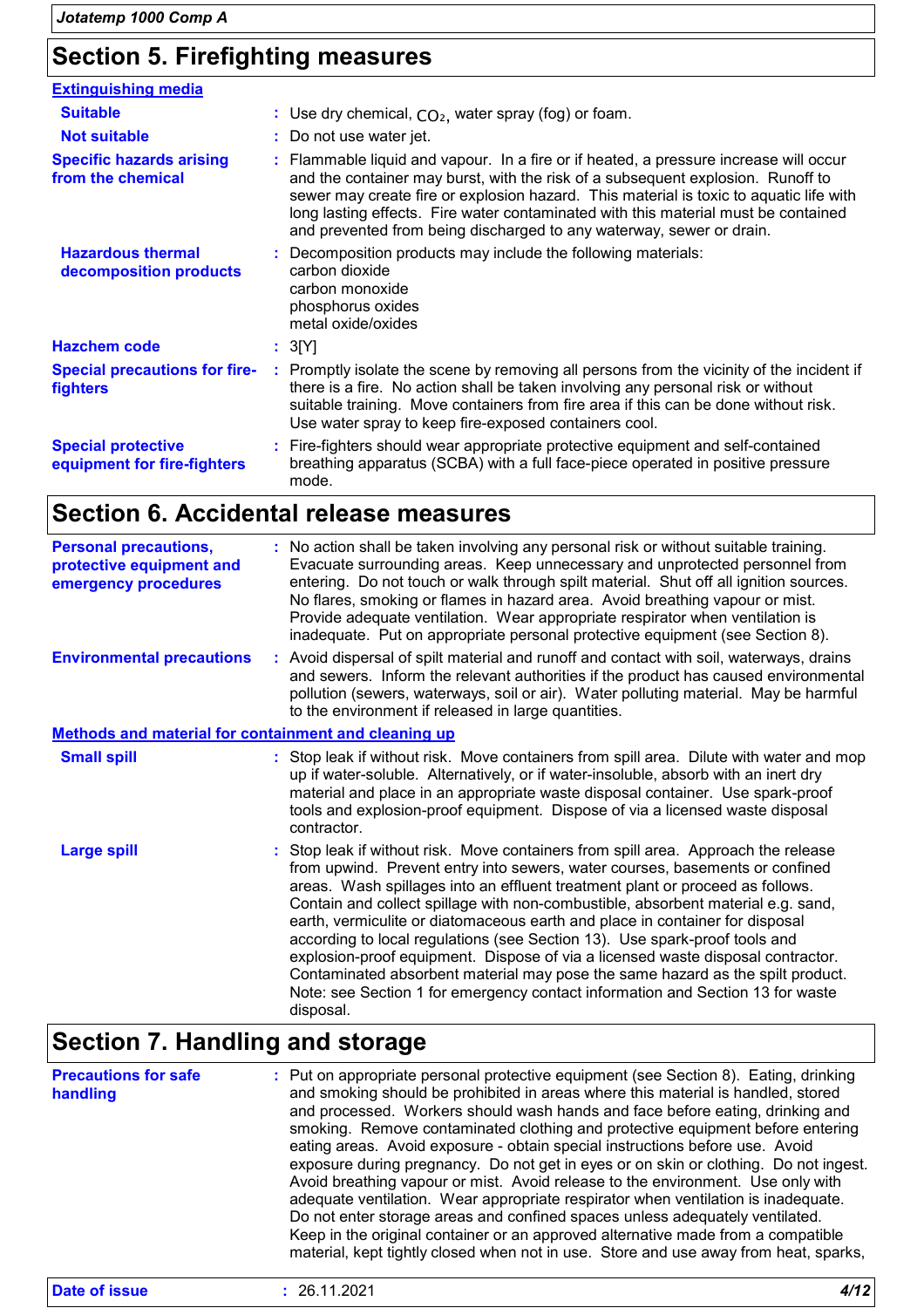### **Section 7. Handling and storage**

|                                                                                  | open flame or any other ignition source. Use explosion-proof electrical (ventilating,<br>lighting and material handling) equipment. Use only non-sparking tools. Take<br>precautionary measures against electrostatic discharges. To avoid fire or explosion,<br>dissipate static electricity during transfer by earthing and bonding containers and<br>equipment before transferring material. Empty containers retain product residue<br>and can be hazardous. Do not reuse container.                                                                                                                                                                                                            |
|----------------------------------------------------------------------------------|-----------------------------------------------------------------------------------------------------------------------------------------------------------------------------------------------------------------------------------------------------------------------------------------------------------------------------------------------------------------------------------------------------------------------------------------------------------------------------------------------------------------------------------------------------------------------------------------------------------------------------------------------------------------------------------------------------|
| <b>Conditions for safe storage,</b><br>including any<br><b>incompatibilities</b> | : Store in accordance with local regulations. Store in a segregated and approved<br>area. Store in original container protected from direct sunlight in a dry, cool and well-<br>ventilated area, away from incompatible materials (see Section 10) and food and<br>drink. Eliminate all ignition sources. Separate from oxidising materials. Keep<br>container tightly closed and sealed until ready for use. Containers that have been<br>opened must be carefully resealed and kept upright to prevent leakage. Do not<br>store in unlabelled containers. Use appropriate containment to avoid environmental<br>contamination. See Section 10 for incompatible materials before handling or use. |
|                                                                                  | Any gas developed during storage will remain in the container when the temperature<br>is decreased. To avoid splash of paint/thinner when opening the containers release<br>pressure by making a small hole in the plastic seal in the center of the lid.                                                                                                                                                                                                                                                                                                                                                                                                                                           |

The information in this section contains generic advice and guidance. The list of Identified Uses in Section 1 should be consulted for any available use-specific information provided in the Exposure Scenario(s).

See Technical Data Sheet / packaging for further information.

### **Section 8. Exposure controls/personal protection**

#### **Control parameters**

### **Occupational exposure limits**

| <b>x</b> ylene<br>dipropylene glycol methyl ether | NZ HSWA 2015 (New Zealand, 11/2020).<br>WES-TWA: 217 mg/m <sup>3</sup> 8 hours.<br>WES-TWA: 50 ppm 8 hours.<br>NZ HSWA 2015 (New Zealand, 11/2020).<br>Absorbed through skin.<br>WES-STEL: 909 mg/m <sup>3</sup> 15 minutes.<br>WES-STEL: 150 ppm 15 minutes.                                                                                                                            |  |
|---------------------------------------------------|------------------------------------------------------------------------------------------------------------------------------------------------------------------------------------------------------------------------------------------------------------------------------------------------------------------------------------------------------------------------------------------|--|
|                                                   |                                                                                                                                                                                                                                                                                                                                                                                          |  |
|                                                   | WES-TWA: 606 mg/m <sup>3</sup> 8 hours.<br>WES-TWA: 100 ppm 8 hours.                                                                                                                                                                                                                                                                                                                     |  |
| ethylbenzene                                      | NZ HSWA 2015 (New Zealand, 11/2020).<br>WES-TWA: 100 ppm 8 hours.<br>WES-TWA: 434 mg/m <sup>3</sup> 8 hours.<br>WES-STEL: 543 mg/m <sup>3</sup> 15 minutes.<br>WES-STEL: 125 ppm 15 minutes.                                                                                                                                                                                             |  |
| 2-butoxyethanol                                   | NZ HSWA 2015 (New Zealand, 11/2020).<br>Absorbed through skin.<br>WES-TWA: 25 ppm 8 hours.<br>WES-TWA: 121 mg/m <sup>3</sup> 8 hours.                                                                                                                                                                                                                                                    |  |
| methanol                                          | NZ HSWA 2015 (New Zealand, 11/2020).<br>Absorbed through skin.<br>WES-TWA: 200 ppm 8 hours.<br>WES-TWA: 262 mg/m <sup>3</sup> 8 hours.<br>WES-STEL: 328 mg/m <sup>3</sup> 15 minutes.<br>WES-STEL: 250 ppm 15 minutes.                                                                                                                                                                   |  |
| <b>Appropriate engineering</b><br><b>controls</b> | : Use only with adequate ventilation. Use process enclosures, local exhaust<br>ventilation or other engineering controls to keep worker exposure to airborne<br>contaminants below any recommended or statutory limits. The engineering controls<br>also need to keep gas, vapour or dust concentrations below any lower explosive<br>limits. Use explosion-proof ventilation equipment. |  |
| <b>Environmental exposure</b><br><b>controls</b>  | : Emissions from ventilation or work process equipment should be checked to ensure<br>they comply with the requirements of environmental protection legislation. In some<br>cases, fume scrubbers, filters or engineering modifications to the process<br>equipment will be necessary to reduce emissions to acceptable levels.                                                          |  |

| D | ጋፍ<br>ືບ∠<br>_<br>the contract of the contract of the contract of the contract of the contract of the contract of the contract of | F/42<br>ת: |
|---|-----------------------------------------------------------------------------------------------------------------------------------|------------|
|   |                                                                                                                                   |            |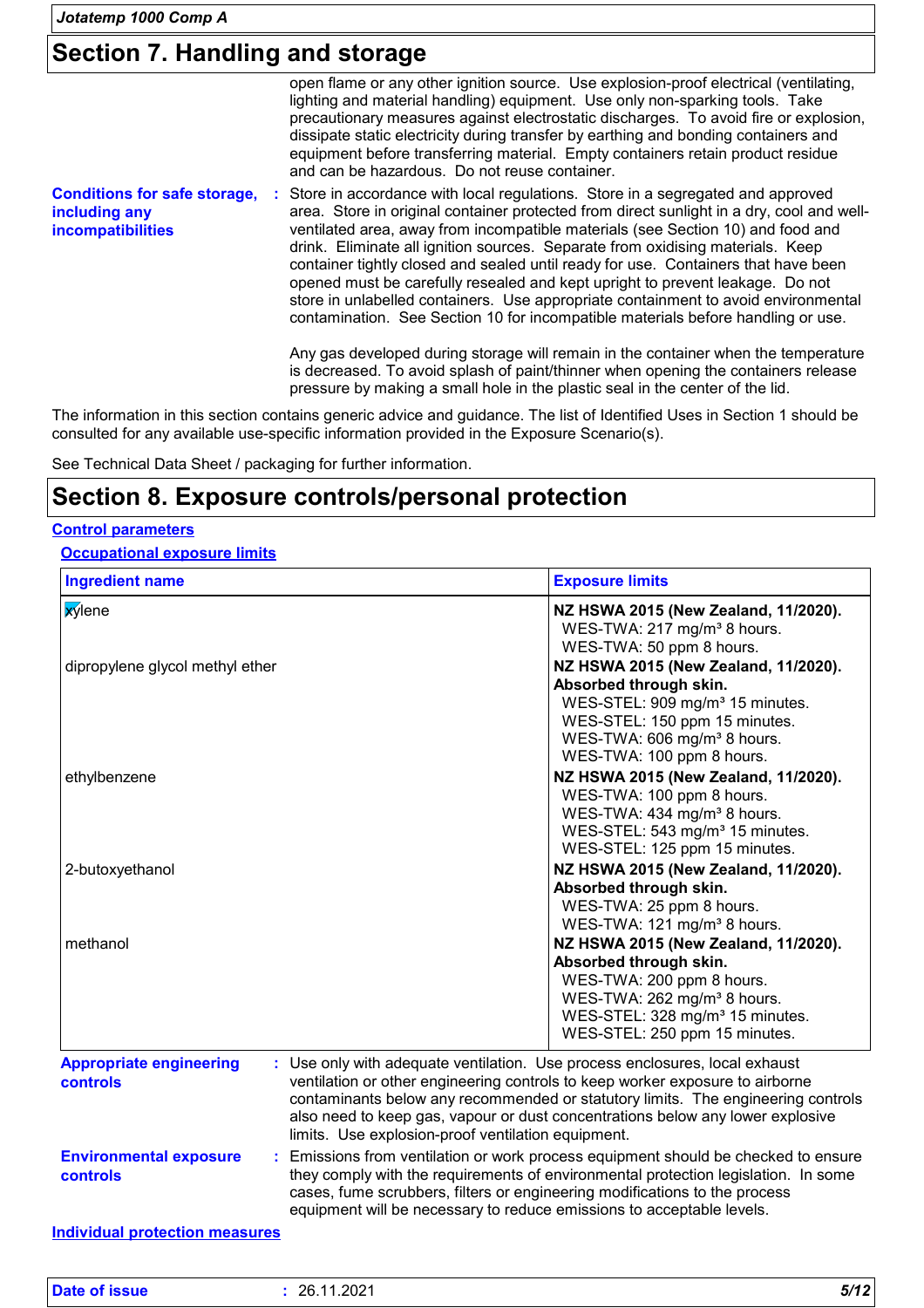### **Section 8. Exposure controls/personal protection**

| <b>Hygiene measures</b>       | : Wash hands, forearms and face thoroughly after handling chemical products, before<br>eating, smoking and using the lavatory and at the end of the working period.<br>Appropriate techniques should be used to remove potentially contaminated clothing.<br>Wash contaminated clothing before reusing. Ensure that eyewash stations and<br>safety showers are close to the workstation location.                                                                                                                                                                                                                                                                                                                                                                                                                                 |
|-------------------------------|-----------------------------------------------------------------------------------------------------------------------------------------------------------------------------------------------------------------------------------------------------------------------------------------------------------------------------------------------------------------------------------------------------------------------------------------------------------------------------------------------------------------------------------------------------------------------------------------------------------------------------------------------------------------------------------------------------------------------------------------------------------------------------------------------------------------------------------|
| <b>Respiratory protection</b> | : Use a properly fitted, air-purifying or air-fed respirator complying with an approved<br>standard if a risk assessment indicates this is necessary. Respirator selection must<br>be based on known or anticipated exposure levels, the hazards of the product and<br>the safe working limits of the selected respirator.                                                                                                                                                                                                                                                                                                                                                                                                                                                                                                        |
| <b>Hand protection</b>        | : Chemical-resistant, impervious gloves complying with an approved standard should<br>be worn at all times when handling chemical products if a risk assessment indicates<br>this is necessary. Considering the parameters specified by the glove manufacturer,<br>check during use that the gloves are still retaining their protective properties. It<br>should be noted that the time to breakthrough for any glove material may be<br>different for different glove manufacturers. In the case of mixtures, consisting of<br>several substances, the protection time of the gloves cannot be accurately<br>estimated.                                                                                                                                                                                                         |
|                               | There is no one glove material or combination of materials that will give unlimited<br>resistance to any individual or combination of chemicals.<br>The breakthrough time must be greater than the end use time of the product.<br>The instructions and information provided by the glove manufacturer on use,<br>storage, maintenance and replacement must be followed.<br>Gloves should be replaced regularly and if there is any sign of damage to the glove<br>material.<br>Always ensure that gloves are free from defects and that they are stored and used<br>correctly.<br>The performance or effectiveness of the glove may be reduced by physical/chemical<br>damage and poor maintenance.<br>Barrier creams may help to protect the exposed areas of the skin but should not be<br>applied once exposure has occurred. |
|                               | Wear suitable gloves tested to EN374.<br>Recommended, gloves(breakthrough time) > 8 hours: fluor rubber, Teflon, butyl<br>rubber, Viton®, Saranex, 4H, nitrile rubber, polyvinyl alcohol (PVA)<br>May be used, gloves(breakthrough time) 4 - 8 hours: neoprene, PVC                                                                                                                                                                                                                                                                                                                                                                                                                                                                                                                                                               |
| <b>Eye protection</b>         | : Safety eyewear complying to EN 166 should be used when a risk assessment<br>indicates this is necessary to avoid exposure to liquid splashes, mists, gases or<br>dusts. If contact is possible, the following protection should be worn, unless the<br>assessment indicates a higher degree of protection: chemical splash goggles.                                                                                                                                                                                                                                                                                                                                                                                                                                                                                             |
| <b>Skin protection</b>        | : Personal protective equipment for the body should be selected based on the task<br>being performed and the risks involved and should be approved by a specialist<br>before handling this product. When there is a risk of ignition from static electricity,<br>wear anti-static protective clothing. For the greatest protection from static<br>discharges, clothing should include anti-static overalls, boots and gloves.                                                                                                                                                                                                                                                                                                                                                                                                     |
| <b>Respiratory protection</b> | : If workers are exposed to concentrations above the exposure limit, they must use a<br>respirator according to EN 140. Use respiratory mask with charcoal and dust filter<br>when spraying this product, according to EN 14387(as filter combination A2-P2). In<br>confined spaces, use compressed-air or fresh-air respiratory equipment. When use<br>of roller or brush, consider use of charcoalfilter.                                                                                                                                                                                                                                                                                                                                                                                                                       |

## **Section 9. Physical and chemical properties**

| <b>Appearance</b>      |                                                                                                                  |
|------------------------|------------------------------------------------------------------------------------------------------------------|
| <b>Physical state</b>  | $:$ Liquid.                                                                                                      |
| <b>Colour</b>          | : $\beta$ rey, Aluminium                                                                                         |
| <b>Odour</b>           | : Characteristic.                                                                                                |
| <b>Odour threshold</b> | : Not available.                                                                                                 |
| pH                     | : Not applicable.                                                                                                |
| <b>Melting point</b>   | : Not available.                                                                                                 |
| <b>Boiling point</b>   | : Lowest known value: $136.1^{\circ}$ C (277°F) (ethylbenzene). Weighted average: 156.47°C<br>$(313.6^{\circ}F)$ |
| <b>Flash point</b>     | : Closed cup: $27^{\circ}$ C (80.6 $^{\circ}$ F)                                                                 |
| <b>Burning rate</b>    | : Not applicable.                                                                                                |
| Date of issue          | 6/12<br>: 26.11.2021                                                                                             |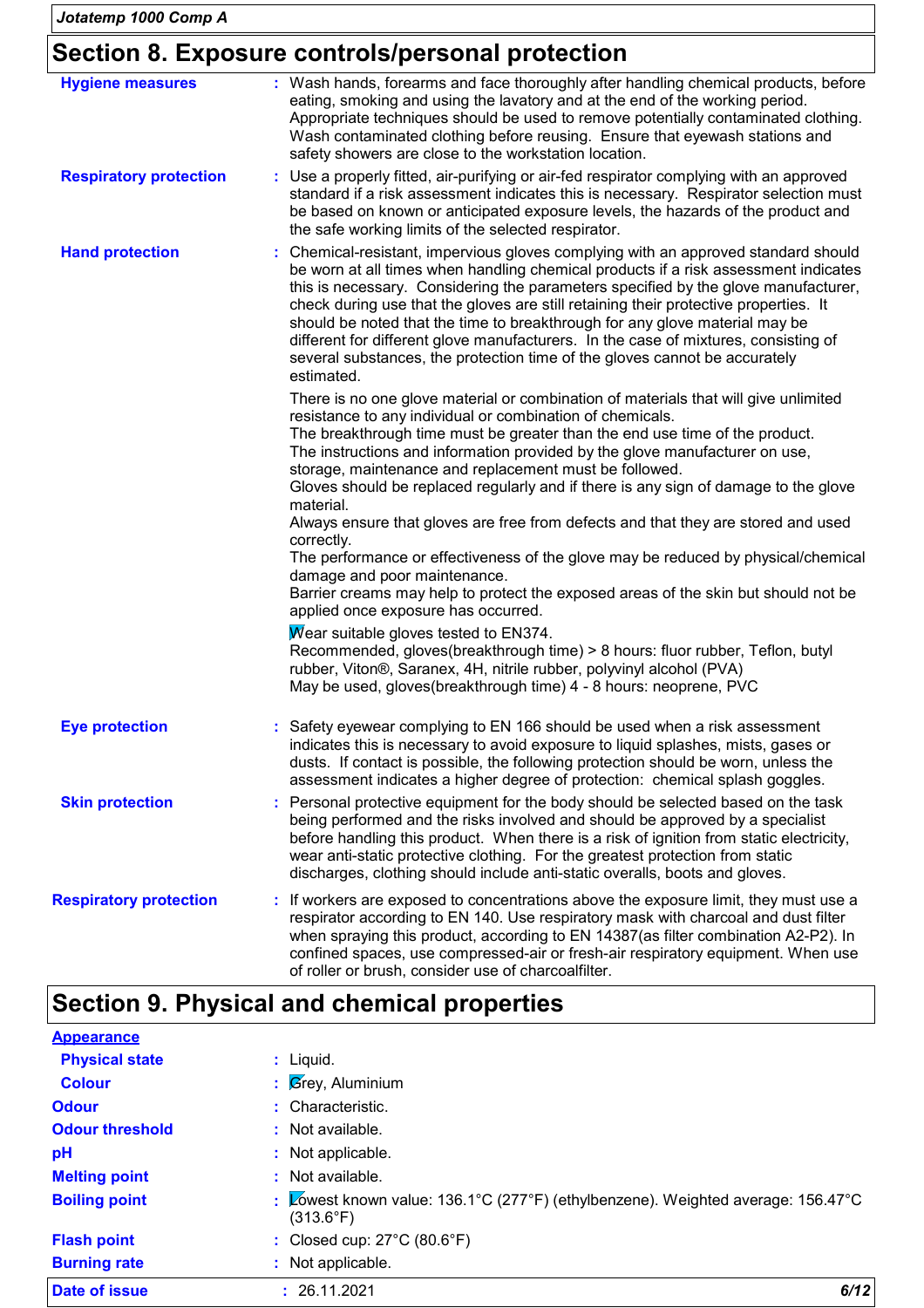### **Section 9. Physical and chemical properties**

| <b>Burning time</b>                                             | : Not applicable.                                                                                                     |
|-----------------------------------------------------------------|-----------------------------------------------------------------------------------------------------------------------|
| <b>Evaporation rate</b>                                         | : Highest known value: 0.84 (ethylbenzene) Weighted average: 0.47compared with<br>butyl acetate                       |
| <b>Flammability (solid, gas)</b>                                | : Not available.                                                                                                      |
| <b>Upper/lower flammability or</b><br>explosive limits          | $: 0.8 - 14\%$                                                                                                        |
| <b>Vapour pressure</b>                                          | : Highest known value: 1.2 kPa (9.3 mm Hg) (at 20°C) (ethylbenzene). Weighted<br>average: 0.8 kPa (6 mm Hg) (at 20°C) |
| <b>Vapour density</b>                                           | $H$ ighest known value: 5.1 (Air = 1) (dipropylene glycol methyl ether). Weighted<br>average: $4.16$ (Air = 1)        |
| <b>Relative density</b>                                         | : Not available.                                                                                                      |
| <b>Density</b>                                                  | $\frac{1}{2}$ .762 to 1.768 g/cm <sup>3</sup>                                                                         |
| <b>Solubility</b>                                               | : Insoluble in the following materials: cold water and hot water.                                                     |
| <b>Solubility in water</b>                                      | : Not available.                                                                                                      |
| <b>Partition coefficient: n-</b><br>octanol/water               | : Not available.                                                                                                      |
| <b>Auto-ignition temperature</b>                                | : Lowest known value: 207°C (404.6°F) (dipropylene glycol methyl ether).                                              |
| <b>Decomposition temperature</b>                                | : Not available.                                                                                                      |
| <b>SADT</b>                                                     | : Not available.                                                                                                      |
| <b>Viscosity</b>                                                | <b>Kinematic (40°C): &gt;0.205 cm<sup>2</sup>/s (&gt;20.5 cSt)</b>                                                    |
| <b>Aerosol product</b>                                          |                                                                                                                       |
| <b>Type of aerosol</b>                                          | : Not applicable.                                                                                                     |
| <b>Heat of combustion</b>                                       | : Not available.                                                                                                      |
| <b>Ignition distance</b>                                        | : Not applicable.                                                                                                     |
| <b>Enclosed space ignition -</b><br><b>Time equivalent</b>      | : Not applicable.                                                                                                     |
| <b>Enclosed space ignition -</b><br><b>Deflagration density</b> | : Not applicable.                                                                                                     |
| <b>Flame height</b>                                             | : Not applicable.                                                                                                     |

### **Flame duration :** Not applicable.

### **Section 10. Stability and reactivity**

| <b>Chemical stability</b>                    | : The product is stable.                                                                                                                                                     |
|----------------------------------------------|------------------------------------------------------------------------------------------------------------------------------------------------------------------------------|
| <b>Possibility of hazardous</b><br>reactions | : Under normal conditions of storage and use, hazardous reactions will not occur.                                                                                            |
| <b>Conditions to avoid</b>                   | : Avoid all possible sources of ignition (spark or flame). Do not pressurise, cut, weld,<br>braze, solder, drill, grind or expose containers to heat or sources of ignition. |
| <b>Incompatible materials</b>                | : Keep away from the following materials to prevent strong exothermic reactions:<br>oxidising agents, strong alkalis, strong acids.                                          |
| <b>Hazardous decomposition</b><br>products   | : Under normal conditions of storage and use, hazardous decomposition products<br>should not be produced.                                                                    |

### **Section 11. Toxicological information**

#### **Information on likely routes of exposure**

| <b>Inhalation</b>   | : No known significant effects or critical hazards.                                                                           |
|---------------------|-------------------------------------------------------------------------------------------------------------------------------|
| <b>Ingestion</b>    | : No known significant effects or critical hazards.                                                                           |
| <b>Skin contact</b> | : Causes mild skin irritation.                                                                                                |
| <b>Eye contact</b>  | : Causes serious eye irritation.                                                                                              |
|                     | Symptoms related to the physical, chemical and toxicological characteristics                                                  |
| <b>Inhalation</b>   | : Adverse symptoms may include the following:<br>reduced foetal weight<br>increase in foetal deaths<br>skeletal malformations |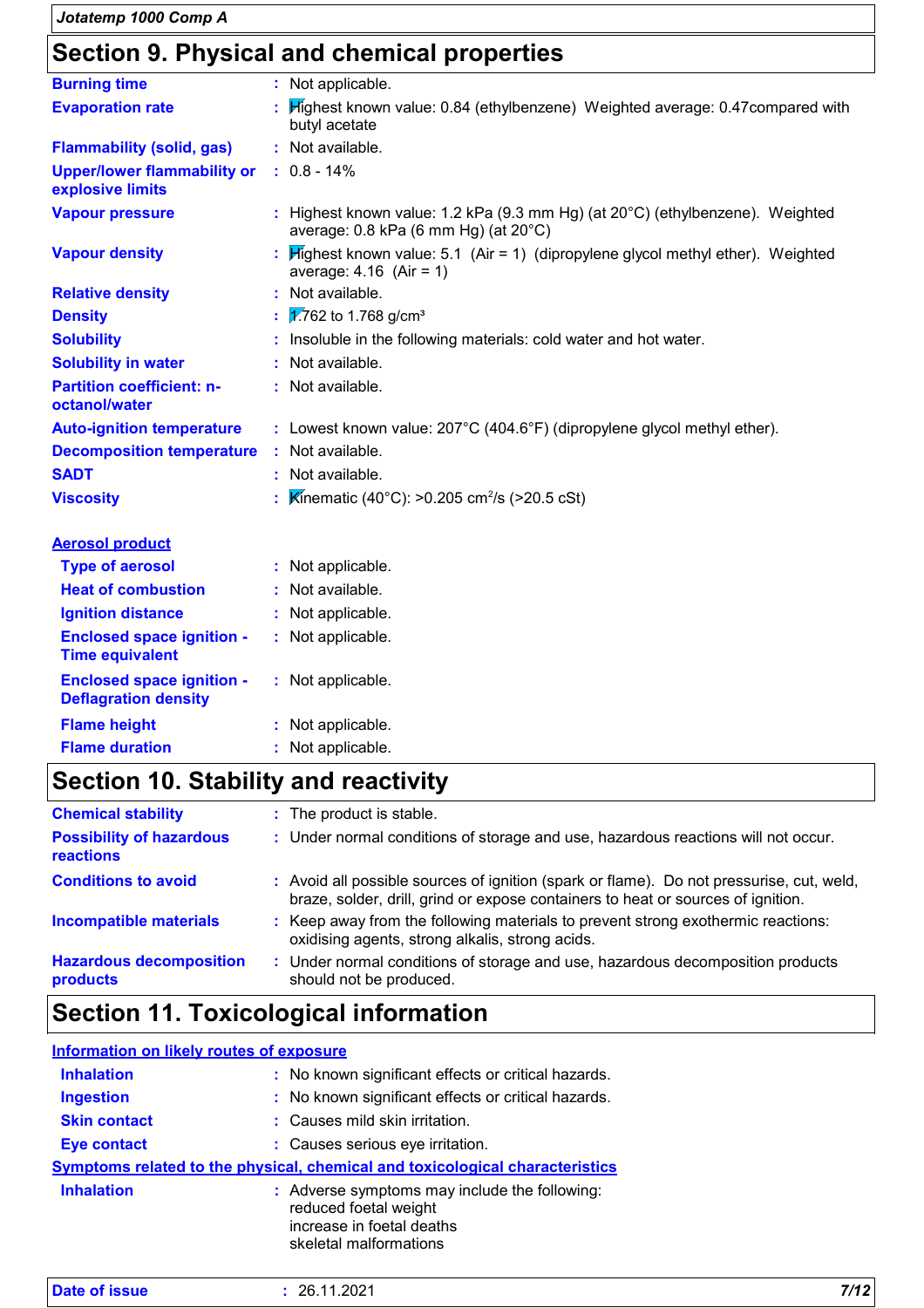## **Section 11. Toxicological information**

| <b>Ingestion</b>    | : Adverse symptoms may include the following:<br>reduced foetal weight<br>increase in foetal deaths<br>skeletal malformations                          |
|---------------------|--------------------------------------------------------------------------------------------------------------------------------------------------------|
| <b>Skin contact</b> | : Adverse symptoms may include the following:<br>irritation<br>redness<br>reduced foetal weight<br>increase in foetal deaths<br>skeletal malformations |
| <b>Eye contact</b>  | : Adverse symptoms may include the following:<br>pain or irritation<br>watering<br>redness                                                             |

### **Acute toxicity Delayed and immediate effects as well as chronic effects from short and long-term exposure**

| <b>Product/ingredient name</b> | <b>Result</b>                 | <b>Species</b> | <b>Dose</b> | <b>Exposure</b> |
|--------------------------------|-------------------------------|----------------|-------------|-----------------|
| <b>X</b> ylene                 | <b>LC50 Inhalation Vapour</b> | Rat            | $20$ mg/l   | 4 hours         |
|                                | LD50 Oral                     | Rat            | 4300 mg/kg  |                 |
|                                | TDLo Dermal                   | Rabbit         | 4300 mg/kg  |                 |
| ethylbenzene                   | <b>LC50 Inhalation Vapour</b> | Rat - Male     | 17.8 mg/l   | 14 hours        |
|                                | LD50 Dermal                   | Rabbit         | >5000 mg/kg |                 |
|                                | LD50 Oral                     | Rat            | 3500 mg/kg  |                 |
| 2-butoxyethanol                | LD50 Oral                     | Guinea pig -   | 1414 mg/kg  |                 |
|                                |                               | Male, Female   |             |                 |
|                                | LD50 Oral                     | Rat - Male,    | 1300 mg/kg  |                 |
|                                |                               | Female         |             |                 |

#### **Irritation/Corrosion**

| <b>Product/ingredient name</b>     | <b>Result</b>            | <b>Species</b> | <b>Score</b> | <b>Exposure</b>           | <b>Observation</b> |
|------------------------------------|--------------------------|----------------|--------------|---------------------------|--------------------|
| <b>X</b> ylene                     | Eyes - Mild irritant     | Rabbit         |              | 87 milligrams             |                    |
|                                    | Skin - Mild irritant     | Rat            |              | 8 hours 60<br>microliters |                    |
| dipropylene glycol methyl<br>ether | Eyes - Mild irritant     | ı Human        |              | 8 <sub>mg</sub>           |                    |
|                                    | Eyes - Mild irritant     | Rabbit         |              | 24 hours 500<br>Img       |                    |
|                                    | Skin - Mild irritant     | Rabbit         |              | 500 mg                    |                    |
| 2-butoxyethanol                    | Eyes - Moderate irritant | l Rabbit       |              | 24 hours 100              |                    |
|                                    | Skin - Mild irritant     | Rabbit         |              | mg<br>500 mg              |                    |

#### **Sensitisation**

Not available.

#### **Potential chronic health effects**

| <b>General</b>               | : No known significant effects or critical hazards.                                         |
|------------------------------|---------------------------------------------------------------------------------------------|
| <b>Inhalation</b>            | : No known significant effects or critical hazards.                                         |
| <b>Ingestion</b>             | : No known significant effects or critical hazards.                                         |
| <b>Skin contact</b>          | : No known significant effects or critical hazards.                                         |
| <b>Eye contact</b>           | : No known significant effects or critical hazards.                                         |
| <b>Carcinogenicity</b>       | : Suspected of causing cancer. Risk of cancer depends on duration and level of<br>exposure. |
| <b>Mutagenicity</b>          | : No known significant effects or critical hazards.                                         |
| <b>Teratogenicity</b>        | : Suspected of damaging the unborn child.                                                   |
| <b>Developmental effects</b> | : No known significant effects or critical hazards.                                         |
| <b>Fertility effects</b>     | : Suspected of damaging fertility.                                                          |
| <b>Chronic toxicity</b>      |                                                                                             |
| Not available.               |                                                                                             |
| <b>Carcinogenicity</b>       |                                                                                             |

**Date of issue :** 26.11.2021 *8/12*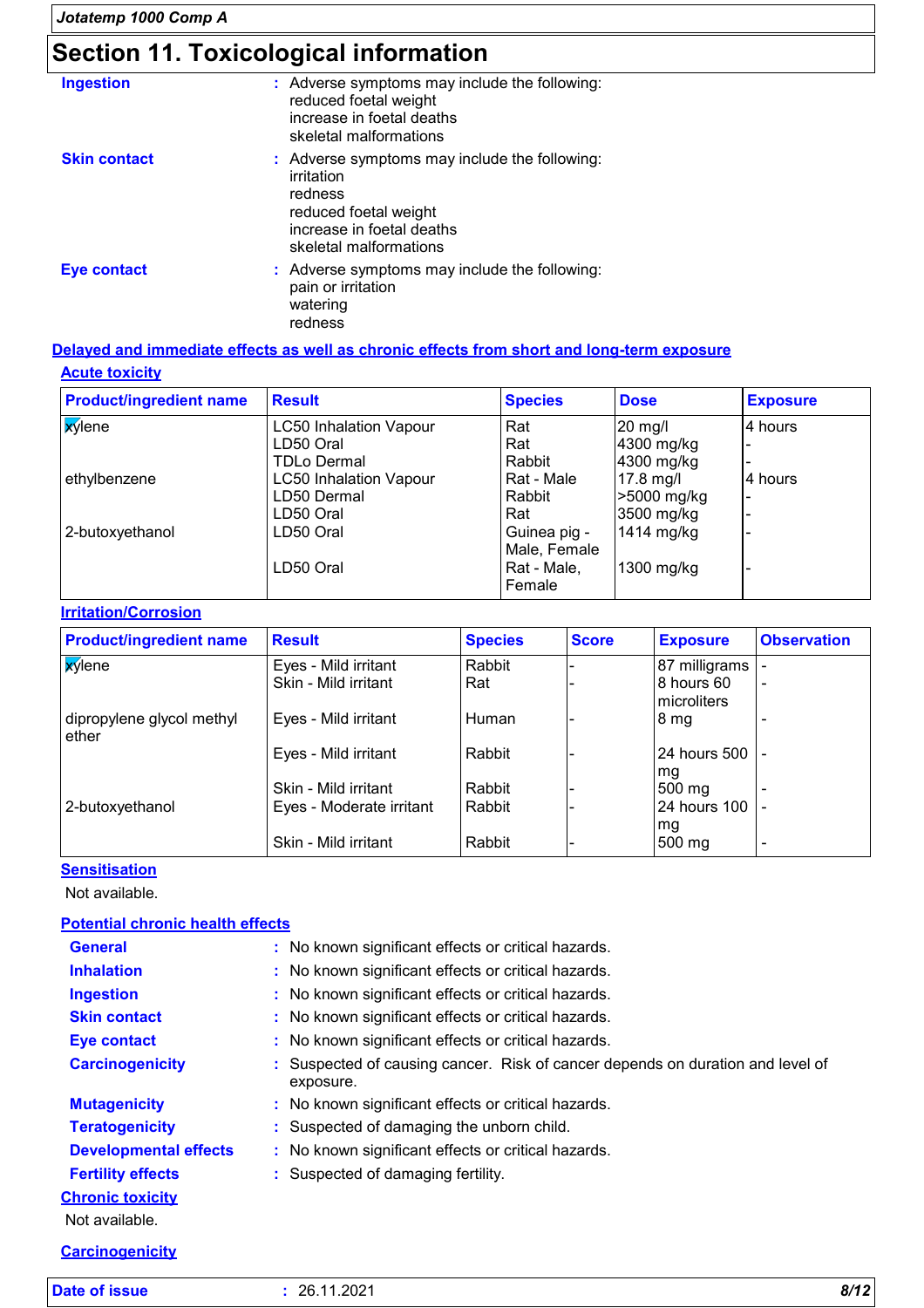### **Section 11. Toxicological information**

#### Not available.

#### **Mutagenicity**

Not available.

#### **Teratogenicity**

Not available.

#### **Reproductive toxicity**

Not available.

#### **Specific target organ toxicity**

| <b>Name</b>                | <b>Category</b>          | <b>Route of</b><br>exposure | <b>Target organs</b>             |
|----------------------------|--------------------------|-----------------------------|----------------------------------|
| xylene                     | Category B               | Oral<br>Inhalation          | Not determined<br>Not determined |
| ethylbenzene<br>l methanol | Category B<br>Category A | Inhalation<br>Inhalation    | Not determined<br>Not determined |

#### **Aspiration hazard**

Not available.

#### **Numerical measures of toxicity**

#### **Acute toxicity estimates**

| <b>Route</b>                 | <b>ATE value</b> |
|------------------------------|------------------|
| $\sigma$ ral                 | 5270.29 mg/kg    |
| Dermal                       | 13963.64 mg/kg   |
| Inhalation (vapours)         | 777.29 mg/l      |
| Inhalation (dusts and mists) | $65.5$ mg/l      |

### **Section 12. Ecological information**

**Ecotoxicity :** This material is toxic to aquatic life with long lasting effects.

#### **Aquatic and terrestrial toxicity**

| <b>Product/ingredient name</b> | <b>Result</b>                     | <b>Species</b>                             | <b>Exposure</b> |
|--------------------------------|-----------------------------------|--------------------------------------------|-----------------|
| trizinc bis(orthophosphate)    | Acute LC50 0.14 mg/l              | Fish - Oncorhynchus mykiss                 | 196 hours       |
|                                | Chronic NOEC 0.1 mg/l             | Micro-organism                             | 4 hours         |
| xylene                         | Acute LC50 8500 µg/l Marine water | <b>Crustaceans - Palaemonetes</b><br>pugio | 48 hours        |
|                                | Acute LC50 13400 µg/l Fresh water | Fish - Pimephales promelas                 | 96 hours        |
| ethylbenzene                   | Acute EC50 7700 µg/l Marine water | Algae - Skeletonema costatum               | 96 hours        |
|                                | Acute EC50 2.93 mg/l              | Daphnia                                    | I48 hours       |
|                                | Acute LC50 4.2 mg/l               | Fish                                       | 96 hours        |
| 2-butoxyethanol                | Acute EC50 1000 mg/l Fresh water  | Daphnia - Daphnia magna                    | 148 hours       |
|                                | Acute LC50 1000 mg/l Marine water | Crustaceans -                              | 48 hours        |
|                                |                                   | Chaetogammarus marinus -                   |                 |
|                                |                                   | Young                                      |                 |

**Persistence/degradability**

| <b>Product/ingredient name</b>                      | <b>Aquatic half-life</b> | <b>Photolysis</b> | <b>Biodegradability</b> |
|-----------------------------------------------------|--------------------------|-------------------|-------------------------|
| <i><b>trizinc bis(orthophosphate)</b></i><br>xylene | $\overline{\phantom{0}}$ |                   | Not readily<br>Readily  |
| dipropylene glycol methyl<br>ether                  |                          |                   | Readily                 |
| ethylbenzene                                        |                          |                   | Readily                 |

**Bioaccumulative potential**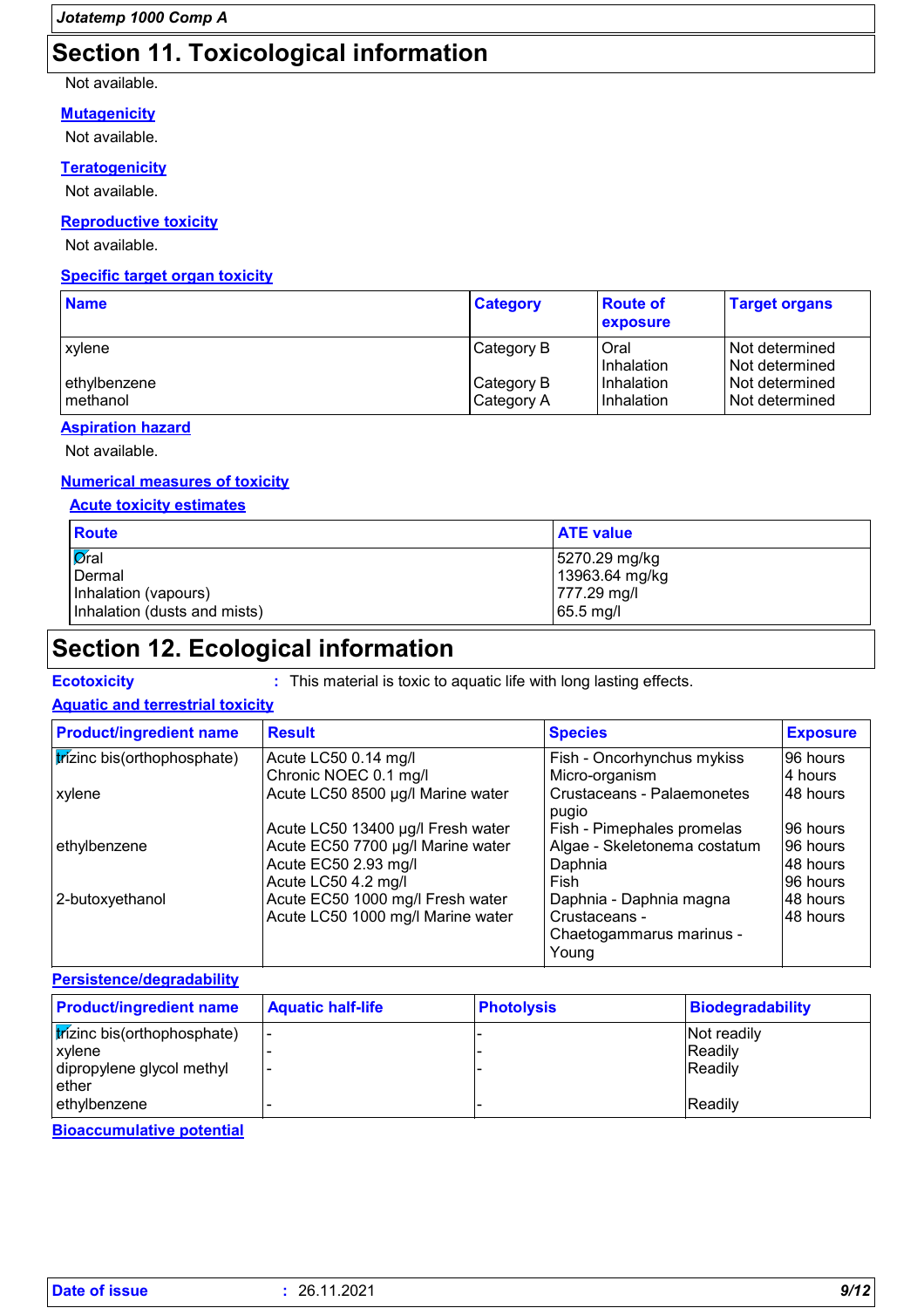| Jotatemp 1000 Comp A<br>Section 12. Ecological information                                                                               |                                                                      |                              |                                                      |  |
|------------------------------------------------------------------------------------------------------------------------------------------|----------------------------------------------------------------------|------------------------------|------------------------------------------------------|--|
|                                                                                                                                          |                                                                      |                              |                                                      |  |
| <i><b>trízinc bis(orthophosphate)</b></i><br>xylene<br>dipropylene glycol methyl<br>ether<br>ethylbenzene<br>2-butoxyethanol<br>methanol | $\overline{\phantom{a}}$<br>3.12<br>0.004<br>3.6<br> 0.81<br>$-0.77$ | 60960<br>18.1 to 25.9<br>~10 | high<br>llow<br>llow<br>llow<br>llow.<br><b>llow</b> |  |

#### **Mobility in soil**

**:** Not available.

**Soil/water partition coefficient (Koc)** 

**Other adverse effects** : No known significant effects or critical hazards.

### **Section 13. Disposal considerations**

**Disposal methods :**

The generation of waste should be avoided or minimised wherever possible. Disposal of this product, solutions and any by-products should at all times comply with the requirements of environmental protection and waste disposal legislation and any regional local authority requirements. Dispose of surplus and nonrecyclable products via a licensed waste disposal contractor. Waste should not be disposed of untreated to the sewer unless fully compliant with the requirements of all authorities with jurisdiction. Waste packaging should be recycled. Incineration or landfill should only be considered when recycling is not feasible. This material and its container must be disposed of in a safe way. Care should be taken when handling emptied containers that have not been cleaned or rinsed out. Empty containers or liners may retain some product residues. Vapour from product residues may create a highly flammable or explosive atmosphere inside the container. Do not cut, weld or grind used containers unless they have been cleaned thoroughly internally. Avoid dispersal of spilt material and runoff and contact with soil, waterways, drains and sewers.

Do not allow to enter drains or watercourses. Material and/or container must be disposed of as hazardous waste.

#### III **UN number** UN1263 **Proper shipping name** Paint **Classes** 3 **Regulatory information PG\* Label Additional information UN Class ADR/RID Class** - Paint 3 | III **A** The environmentally hazardous substance mark is not required when transported in sizes of ≤5 L or ≤5 kg. **Hazard identification number** 30 **Tunnel code** (D/E) **ADG Class New Zealand Class** UN1263 UN1263 Paint Paint 3 3 III III **Hazchem code** 3[Y] The marine pollutant mark is not required when transported by road or rail. **Hazchem code** 3[Y] **Date of issue :** 26.11.2021 *10/12*

### **Section 14. Transport information**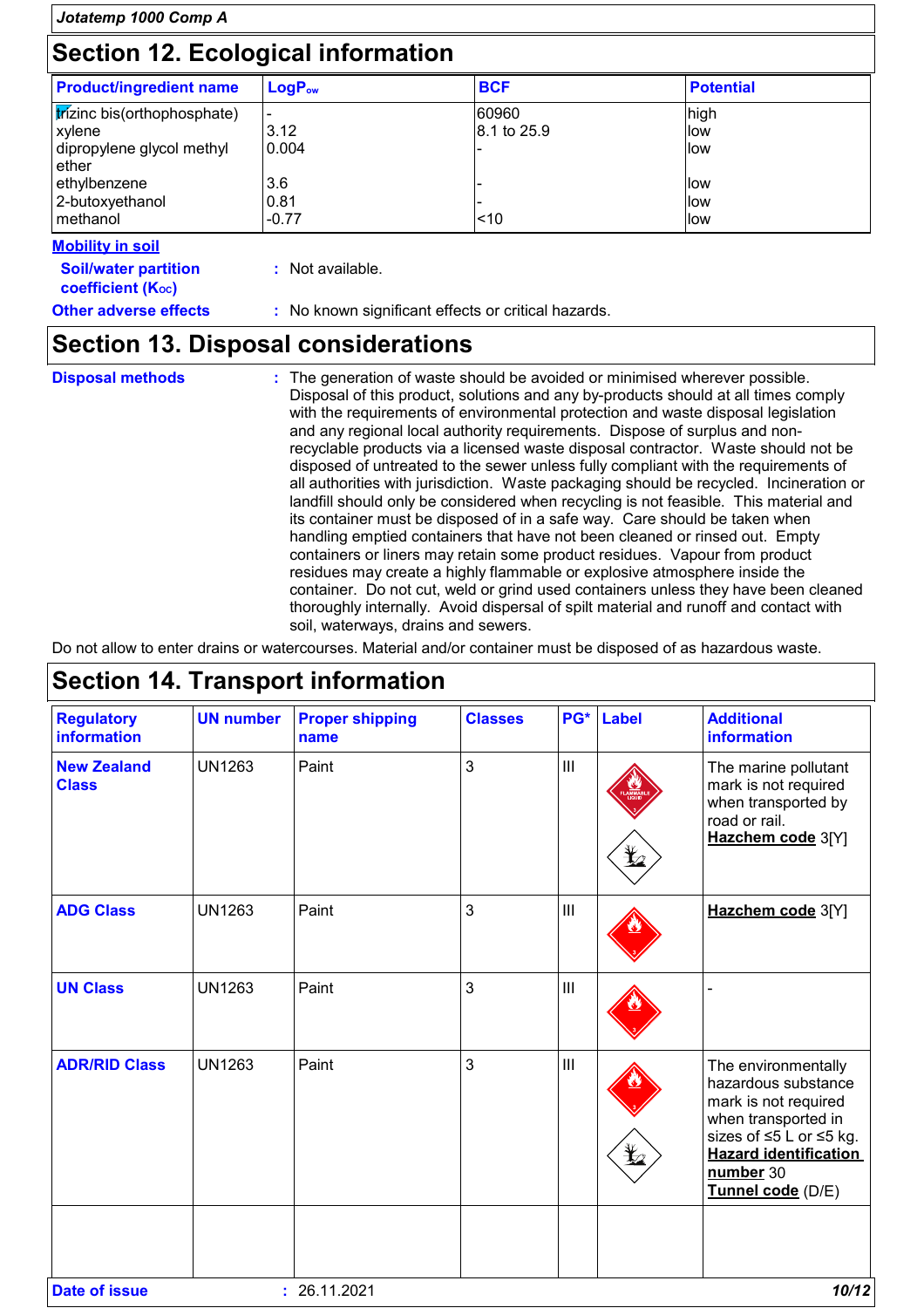| Jotatemp 1000 Comp A                     |               |       |   |     |            |                                                                                                                                          |
|------------------------------------------|---------------|-------|---|-----|------------|------------------------------------------------------------------------------------------------------------------------------------------|
| <b>Section 14. Transport information</b> |               |       |   |     |            |                                                                                                                                          |
| <b>IATA Class</b>                        | <b>UN1263</b> | Paint | 3 | Ш   |            | The environmentally<br>hazardous substance<br>mark may appear if<br>required by other<br>transportation<br>regulations.                  |
| <b>IMDG Class</b>                        | <b>UN1263</b> | Paint | 3 | III | $\bigstar$ | The marine pollutant<br>mark is not required<br>when transported in<br>sizes of ≤5 L or ≤5 kg.<br><b>Emergency</b><br>schedules F-E, S-E |
| PG*: Packing group                       |               |       |   |     |            |                                                                                                                                          |

| <b>Marine pollutant</b> |  |  |  |
|-------------------------|--|--|--|
| <b>substances</b>       |  |  |  |

**:** trizinc bis(orthophosphate)

**Transport within user's premises:** always transport in closed containers that are upright and secure. Ensure that persons transporting the product know what to do in the event of an accident or spillage.

|                | Transport in accordance with ADR/RID, IMDG/IMO and ICAO/IATA and national regulation.                                                                   |
|----------------|---------------------------------------------------------------------------------------------------------------------------------------------------------|
| <b>Marking</b> | : The environmental hazardous / marine pollutant mark is only applicable for<br>packages containing more than 5 litres for liquids and 5 kg for solids. |
| ADR / RID      |                                                                                                                                                         |

#### **IMDG :**

### **Section 15. Regulatory information**

### **National regulations**

|                                                             | <b>Standard for the Uniform Scheduling of Medicines and Poisons</b>                                                                                                                                                                                                                                                                                                          |                                                                                                                                        |
|-------------------------------------------------------------|------------------------------------------------------------------------------------------------------------------------------------------------------------------------------------------------------------------------------------------------------------------------------------------------------------------------------------------------------------------------------|----------------------------------------------------------------------------------------------------------------------------------------|
| 5                                                           |                                                                                                                                                                                                                                                                                                                                                                              |                                                                                                                                        |
| <b>Control of Scheduled Carcinogenic Substances</b>         |                                                                                                                                                                                                                                                                                                                                                                              |                                                                                                                                        |
| <b>Ingredient name</b><br>Methyl alcohol                    |                                                                                                                                                                                                                                                                                                                                                                              | <b>Schedule</b><br><b>Restricted hazardous</b><br>chemical [For spray painting<br>if the substance contains<br>more than 1% by volume] |
| <b>New Zealand Inventory of</b><br><b>Chemicals (NZIoC)</b> | : All ingredients are listed on (AICS/NZOIC) or exempt                                                                                                                                                                                                                                                                                                                       |                                                                                                                                        |
| <b>Australia inventory (AICS)</b>                           | : All ingredients are listed on (AICS/NZOIC) or exempt                                                                                                                                                                                                                                                                                                                       |                                                                                                                                        |
| <b>HSNO Classification</b>                                  | $\frac{1}{2}$ 3.1 - FLAMMABLE LIQUIDS - Category C<br>6.3 - SKIN IRRITATION - Category B<br>6.4 - EYE IRRITATION - Category A (Irritant)<br>6.7 - CARCINOGENICITY - Category B<br>6.8 - REPRODUCTIVE AND DEVELOPMENTAL TOXICITY - Category B<br>6.9 - SPECIFIC TARGET ORGAN TOXICITY (SINGLE OR REPEATED<br>EXPOSURE) - Category B<br>9.1 - AQUATIC ECOTOXICITY - Category B |                                                                                                                                        |
| <b>HSNO Group Standard</b>                                  | : Not available.                                                                                                                                                                                                                                                                                                                                                             |                                                                                                                                        |
| <b>HSNO Approval Number</b>                                 | : Not applicable                                                                                                                                                                                                                                                                                                                                                             |                                                                                                                                        |
| <b>Approved Handlers</b><br><b>Certificate</b>              | : Approved Handlers certificate is exempt.                                                                                                                                                                                                                                                                                                                                   |                                                                                                                                        |
| <b>Toxic substances schedule</b><br>(NZ)                    | $\frac{1}{2}$ 3.1 - FLAMMABLE LIQUIDS - Category C<br>6.3 - SKIN IRRITATION - Category B<br>6.4 - EYE IRRITATION - Category A (Irritant)<br>6.7 - CARCINOGENICITY - Category B<br>6.8 - REPRODUCTIVE AND DEVELOPMENTAL TOXICITY - Category B<br>6.9 - SPECIFIC TARGET ORGAN TOXICITY (SINGLE OR REPEATED<br>EXPOSURE) - Category B<br>9.1 - AQUATIC ECOTOXICITY - Category B |                                                                                                                                        |